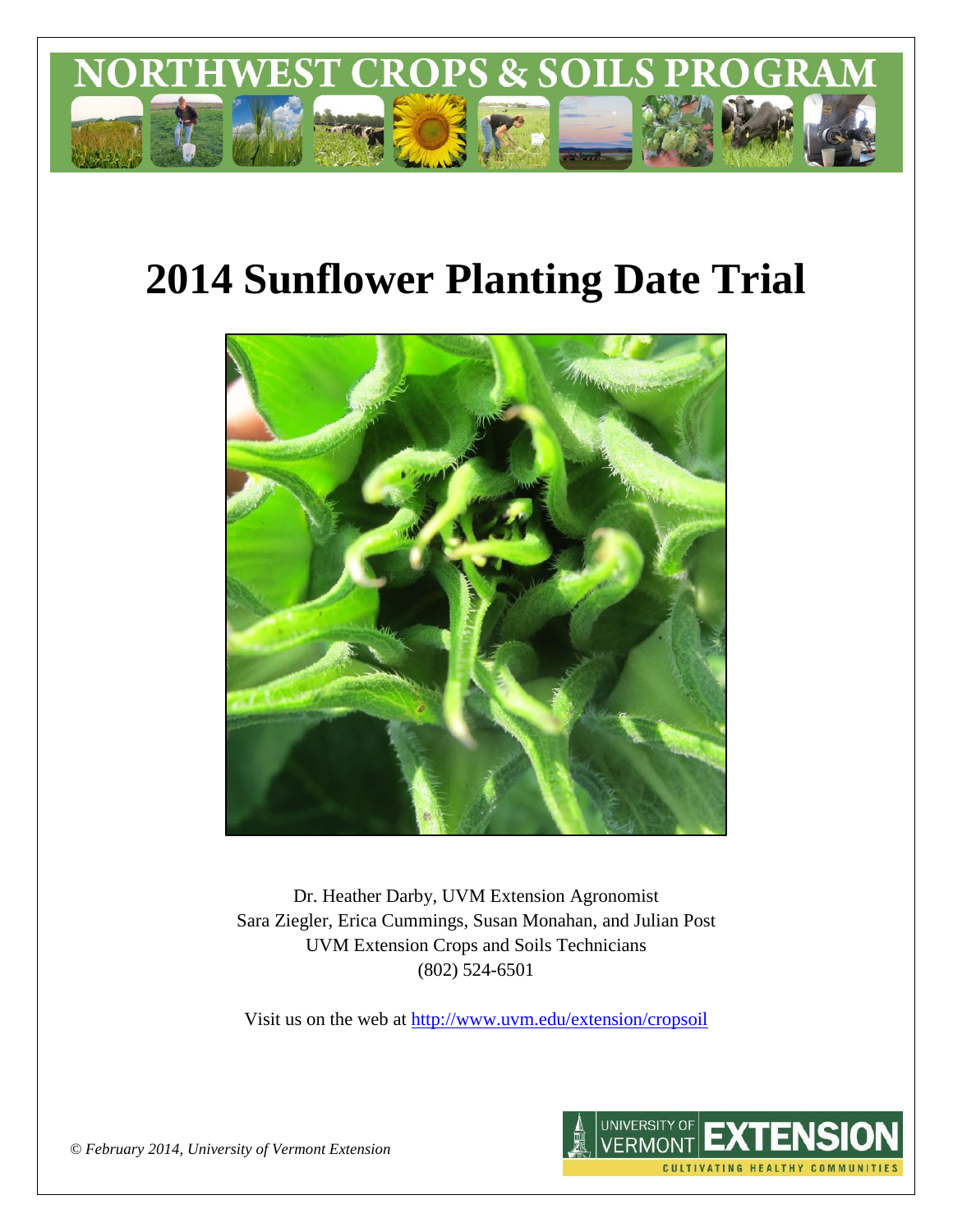### **2014 SUNFLOWER PLANTING DATE TRIAL Dr. Heather Darby, University of Vermont Extension** [heather.darby\[at\]uvm.edu](mailto:heather.darby@uvm.edu?subject=2013%20Sunflower%20Planting%20Date%20Trial)

Sunflowers are being grown in the Northeast for their potential to add value to a diversified operation as fuel, feed, fertilizer, and an important rotational crop. However, pest pressures from seed-boring insects, disease, and birds can limit yield and quality, making the crop less viable for existing and potential growers. Addressing some of these pest pressures with agronomic management strategies may help mitigate yield losses. One cultural pest control strategy is manipulation of planting date. To evaluate the impacts of altered planting dates on sunflower pests, an on-farm trial was designed and implemented by the University of Vermont Extension's Northwest Crops & Soils Program in 2014.

## **MATERIALS AND METHODS**

To assess the effect of varying planting dates on sunflower pest pressures, yield, and quality, a field trial was initiated at Borderview Research Farm in Alburgh, VT in 2014 (Table 1). The experimental design was a randomized complete block with split plots and four replications. The main plots were five planting dates, each spaced approximately one week apart (14-May, 21-May, 29-May, 4-Jun, and 11-Jun). The subplots were two varieties, 'Cobalt II' (early) and 'Torino' (med-full). Both varieties are Nuseed® (formerly Seeds 2000®) hybrids, treated with Cruiser Maxx® (thiamethoxam, azoxystrobin, fludioxonil, mefnoxam). Cobalt II is a Clearfield® (tolerant to Beyond® ammonium salt of imazamox herbicide) variety that is high-oleic (≥80% oleic acid); Torino is a Clearfield® NuSun® mid-oleic (approximately 65% oleic acid) variety.

| Location                                                       | <b>Borderview Research Farm - Alburgh, VT</b>          |  |  |  |
|----------------------------------------------------------------|--------------------------------------------------------|--|--|--|
| Soil type                                                      | Benson rocky silt loam, 8-15% slope                    |  |  |  |
| Previous crop                                                  | Corn with rye cover crop                               |  |  |  |
| <b>Tillage operations</b>                                      | Fall chisel plow, disk and spike tooth harrow          |  |  |  |
| Seeding rate (viable seeds $ac^{-1}$ )                         | 36,000                                                 |  |  |  |
| <b>Planting equipment</b>                                      | John Deere 1750 corn planter                           |  |  |  |
| Row width (in.)                                                | 30                                                     |  |  |  |
| <b>Plot size (ft)</b>                                          | $10 \times 30$                                         |  |  |  |
| 14-May, 21-May, 29-May, 4-Jun, 11-Jun<br><b>Planting dates</b> |                                                        |  |  |  |
| <b>Varieties</b>                                               | Nuseed 'Cobalt II' (Early), Nuseed 'Torino' (Med-Full) |  |  |  |
| <b>Starter fertilizer (at planting)</b>                        | 250 lbs. $ac^{-1}$ , 10-20-20                          |  |  |  |
| <b>Weed control</b>                                            | Cultivated 23-Jun, 3-Jul; handweeded 8-Jul             |  |  |  |
| <b>Harvest date</b>                                            | $15-Oct$                                               |  |  |  |
| <b>Pressing date</b>                                           | $30$ -Dec                                              |  |  |  |

**Table 1. Agronomic field management of sunflower planting date trial, Alburgh, VT, 2014.**

The soil type at the site was a Benson rocky silt loam with an 8-15% slope. The previous crop was corn with a rye cover crop. The seedbed was prepared according to standard local practices, with fall chisel plow, disk, and spike tooth harrow. Sunflowers were planted in 30" rows with a John Deere 1750 corn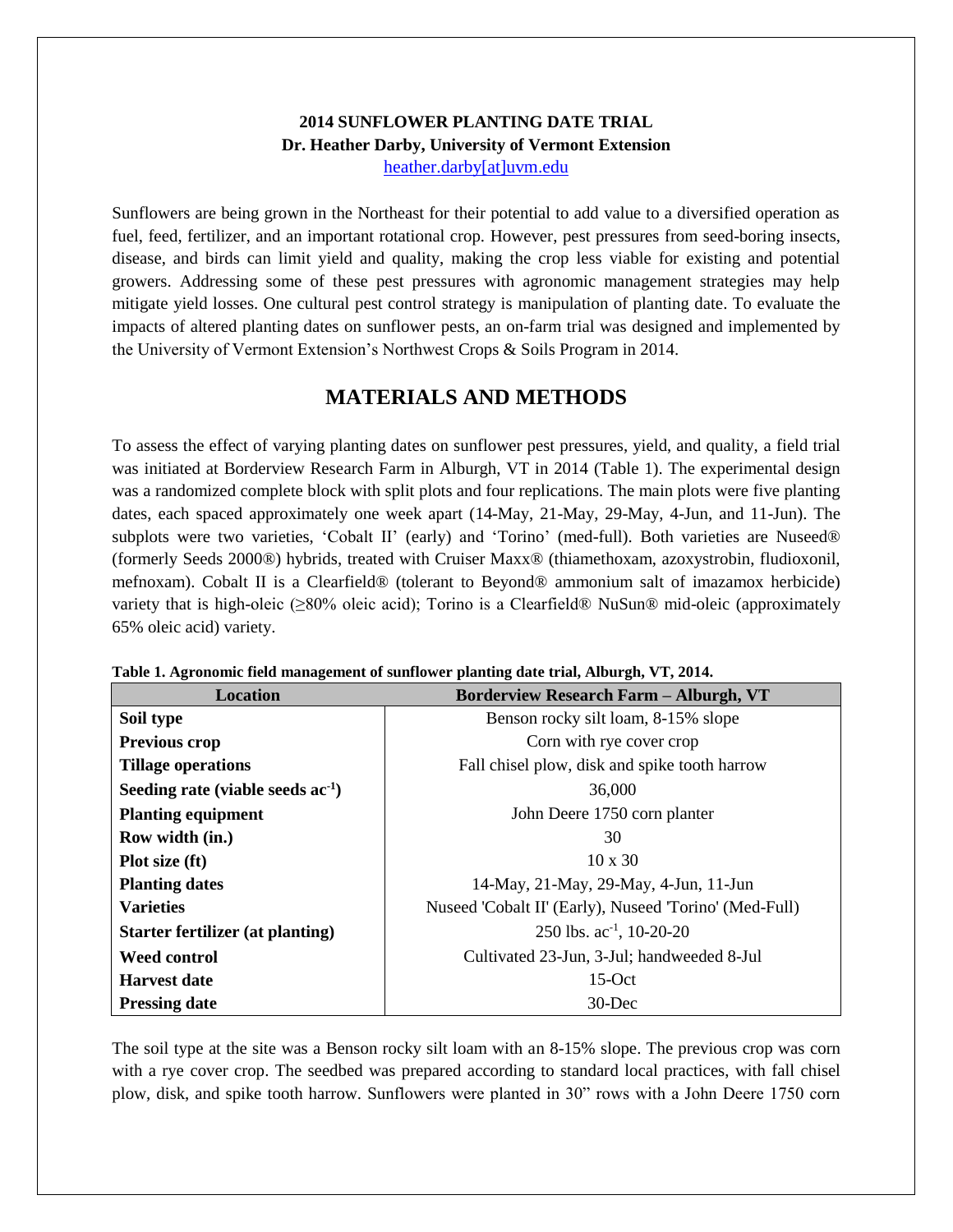planter fitted with sunflower finger pickups. Each 10'x30' plot was planted at 36,000 seeds per acre, and 250 lbs. per acre of a 10-20-20 starter fertilizer was applied at planting. Trust® (trifluralin) was applied at 1.5 pints per acre on 17-May. Plots were cultivated on 23-Jun and 3-Jul and were also hand-weeded on 8- Jul with hoes and small rototillers.

'Torino' plots were scouted at each growth stage R2-R5 (Figure 1) for Banded Sunflower Moth (BSM) eggs, lavae, and adults, as well as adult spotted Sunflower Maggot Fly and striped Sunflower Maggot Fly (SMF). The research trial was not protected from birds with netting or other strategies, in order to more accurately estimate the impact of bird pressure on seed



yields and quality (Figure 2). **Figure 1. Sunflower reproductive growth stages from R1 to R7.**

Plant stand characteristics such as bird damage, plant population, height, head width, disease incidence, and lodging were measured just prior to harvest. Disease incidence was measured by scouting ten consecutive plants in each plot and noting white mold at specific locations on the plant, including head, stalk and base. Issues with white mold (*Sclerotinia sclerotiorum*), a fungus which can overwinter in the ground and spread quickly, especially in wet seasons, has proven problematic in the Northeast in the past. All planting dates were harvested on 15-Oct with an Almaco SPC50 plot combine with a 5' head and specialized sunflower pans made to efficiently collect sunflower heads. At harvest, test weight and seed moisture were determined for each plot with a Berckes Test Weight Scale and a Dickey-john M20P moisture meter. Subsamples were assessed for seed damage from banded sunflower moth. Oil from a known volume of each seed sample was extruded on 30-Dec with a Kern Kraft Oil Press KK40, and the oil quantity was measured to calculate oil content. Oil yield (in lbs per acre and gallons per acre) was adjusted to 10% pressing moisture and reported.



Data were analyzed using mixed model analysis using the mixed procedure of SAS (SAS Institute, 1999). Replications within the trial were treated as random effects and treatments were treated as fixed. Mean comparisons were made using the Least Significant Difference (LSD) procedure when the F-test was considered significant  $(p<0.10)$ . In some cases, P-values are given at the bottom of tables to display levels of significance.

**Figure 2. Bird damage can be severe especially in late-harvested sunflowers.**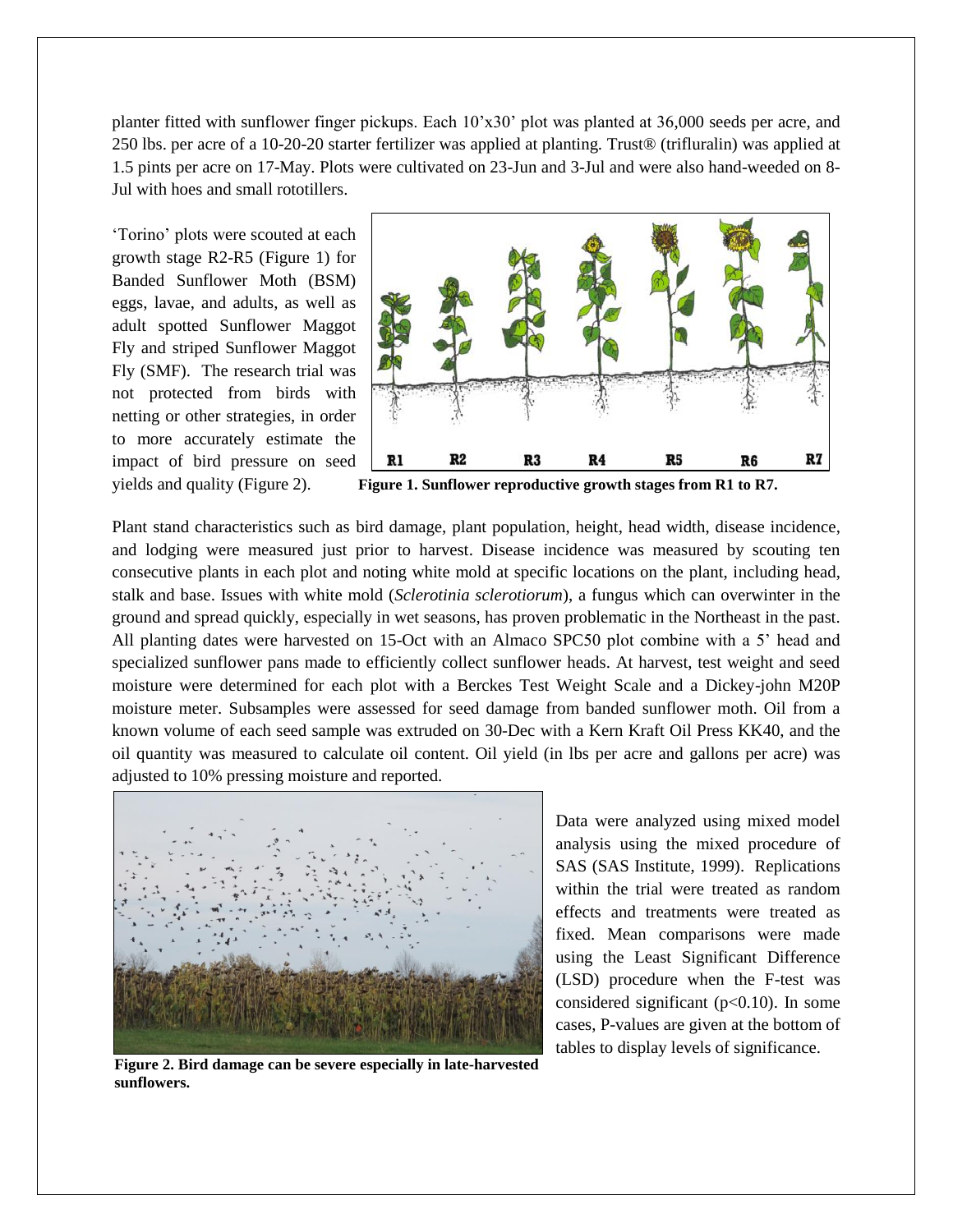Variations in yield and quality can occur because of variations in genetics, soil, weather, and other growing conditions. Statistical analysis makes it possible to determine whether a difference among treatments is real or whether it might have occurred due to other variations in the field. At the bottom of each table a LSD value is presented for each variable (i.e. yield). Least Significant Differences (LSDs) at the 0.10 level of significance are shown. Where the difference between two treatments within a column is equal to or greater than the LSD value at the bottom of the column, you can be sure that for 9 out of 10 times, there is a real difference between the two treatments. In the following example, hybrid C is significantly different from hybrid A but not from hybrid B. The difference

between C and B is equal to 1.5, which is less than the LSD value of 2.0. This means that these hybrids did not differ in yield. The difference between C and A is equal to 3.0, which is greater than the LSD value of 2.0. This means that the yields of these hybrids were significantly different from one another. The asterisk indicates that hybrid B was not significantly lower than the top yielding hybrid C, indicated in bold.

| <b>Treatment</b> | Yield  |
|------------------|--------|
| А                | 6.0    |
| B                | $7.5*$ |
| C                | $9.0*$ |
| LSD              | 2.0    |

## **RESULTS**

Weather data was collected with an onsite Davis Instruments Vantage Pro2 weather station equipped with a WeatherLink data logger. Temperature, precipitation, and accumulation of Growing Degree Days (GDDs) are consolidated for the 2014 growing season (Table 2). Historical weather data are from 1981- 2010 at cooperative observation stations in Burlington, VT, approximately 45 miles from Alburgh, VT.

In general, the summer of 2014 was wetter than normal, with 4.85 inches of rain beyond the historical average between May and August. Fall, however, was much drier with 3.91 fewer inches of rain than normal between September and October. Temperatures remained relatively normal throughout the season. There were an accumulated 3276 GDDs for sunflower (calculated at a base temperature of 44°F), 17 more than normal.

| Tubic 2. Consolidated weather data and ODDs for sumfowers 2014. Insurging with |      |      |        |        |           |         |  |  |
|--------------------------------------------------------------------------------|------|------|--------|--------|-----------|---------|--|--|
| Alburgh, VT                                                                    | May  | June | July   | August | September | October |  |  |
| Average temperature $(^{\circ}F)$                                              | 57.4 | 66.9 | 69.7   | 67.6   | 60.6      | 55.0    |  |  |
| Departure from normal                                                          | 1.0  | 1.1  | $-0.9$ | $-1.2$ | 0.0       | 6.8     |  |  |
|                                                                                |      |      |        |        |           |         |  |  |
| Precipitation (inches)                                                         | 4.90 | 6.09 | 5.15   | 3.98   | 1.33      | 2.00    |  |  |
| Departure from normal                                                          | 1.45 | 2.40 | 1.00   | 0.07   | $-2.31$   | $-1.60$ |  |  |
|                                                                                |      |      |        |        |           |         |  |  |
| Growing Degree Days (base 44°F)                                                | 417  | 681  | 799    | 736    | 501       | 142     |  |  |
| Departure from normal                                                          | 33   | 27   | $-27$  | $-31$  | 3         | 12      |  |  |

Based on weather data from a Davis Instruments Vantage Pro2 with WeatherLink data logger. Historical averages are for 30 years of NOAA data (1981-2010) from Burlington, VT.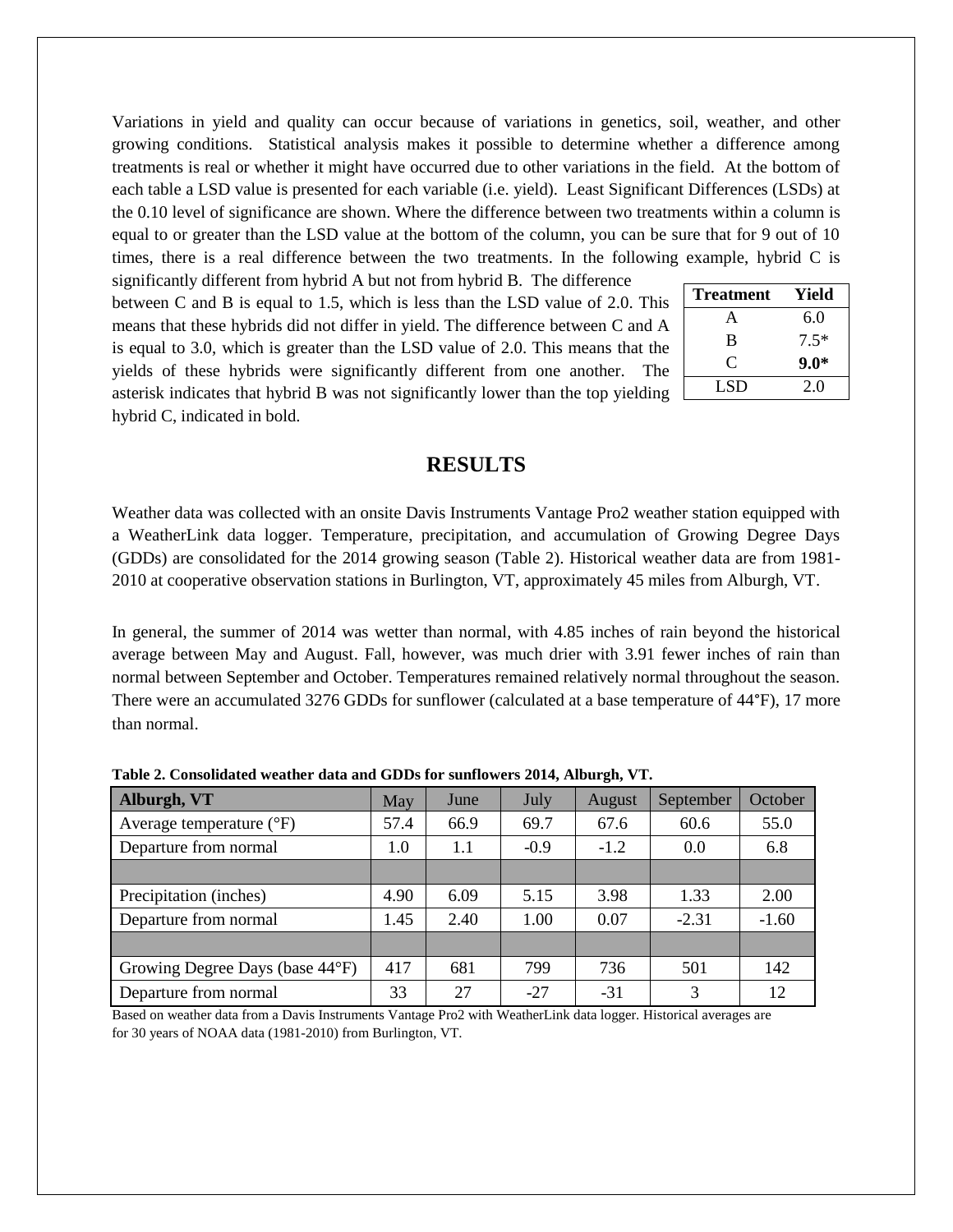#### *Planting date x variety interactions*

There was a significant interaction between planting date and variety on the harvest moisture of sunflower seed (Figure 3). Although moisture was significantly lower for Cobalt II it is important to note that overall moistures were still above the target harvest moisture of 13%. Torino, a medium-full variety, produced seed that was close to 20% moisture at harvest regardless of planting date while Cobalt II, an early variety, when planted on 21-May produced seed close to the target harvest moisture. This difference suggests that Torino responded less to changes in planting date in terms of harvest moisture. Because Torino is a medium-full variety, it requires a longer growing season to reach physiological maturity and therefore dry down than Cobalt II. However, it is interesting that sunflowers planted on the first planting date (14-May) did not show as great of a difference between varieties as the second and third dates (21- May and 29-May respectively).



**Figure 3. Effects of planting date on seed moisture at harvest for two varieties, Alburgh, VT, 2014.**

There were no significant interactions between planting date and variety for any other plant stand characteristics or for seed and oil yield or quality. This indicates that the impact of planting date on sunflower yield and quality was similar for both early and full-season varieties.

#### *Impacts of planting date*

Some plant stand characteristics were impacted by planting date (Table 3). Plant population averaged 19,667 plants per acre at harvest, though the fourth planting date (4-Jun) had statistically higher populations than all other planting dates. The incidence of sclerotinia (in the form of head rot) was not statistically significant by planting date. Incidence of sclerotinia in the form of stalk or base rot was not observed. Bird damage severity varied by planting date, with the least damage in the final planting date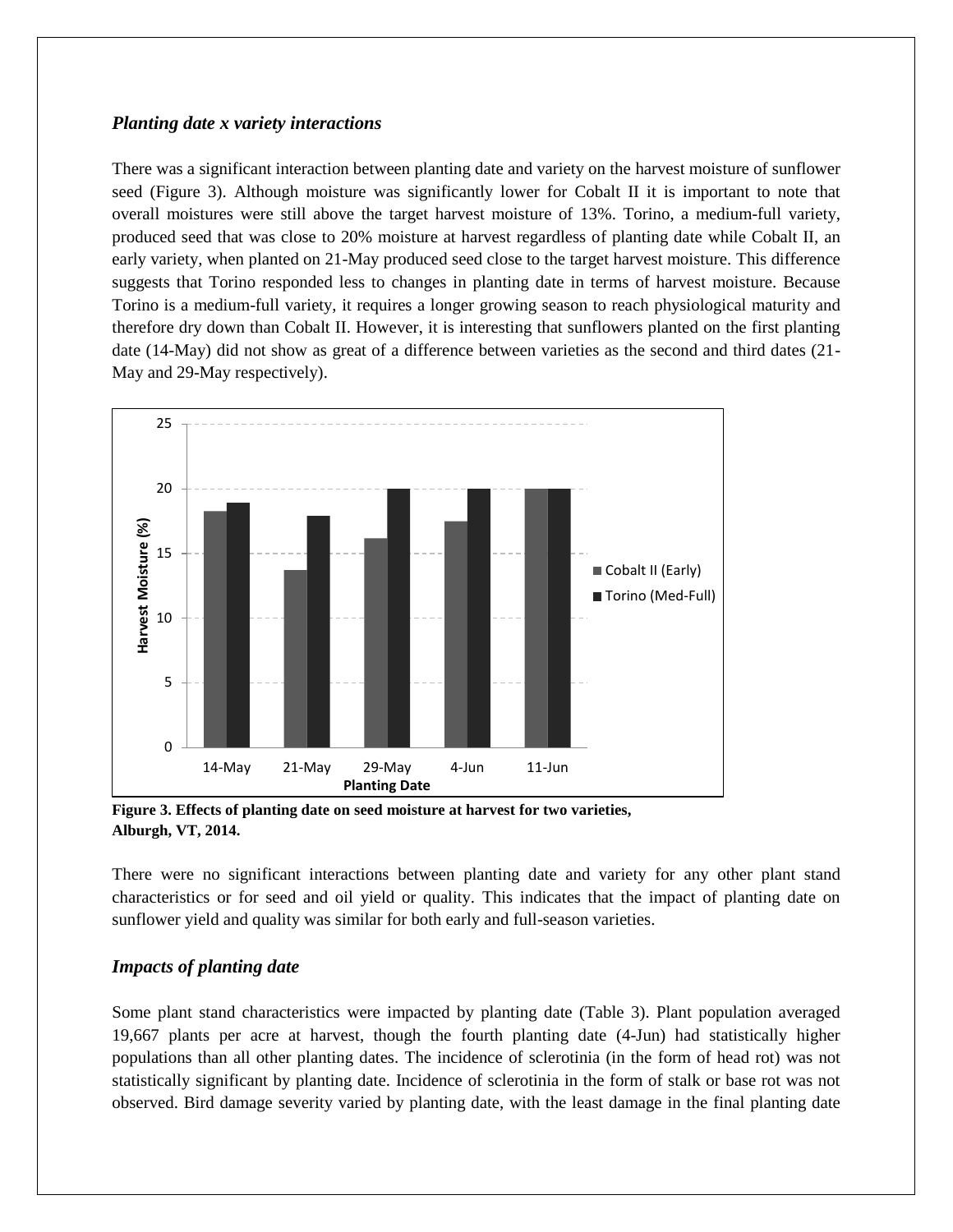(11-Jun). The highest bird damage was observed in the first two planting dates (14-May and 21-May) which saw 51.1% and 42.9% damage respectively. The third and fourth planting dates did not statistically differ from the final planting date. There was a statistical difference in plant height by planting date, with the tallest sunflowers in later planting dates (4-Jun and 11-Jun). There was also a statistical difference in lodging by planting date with less lodging in earlier planting dates. In addition, there was a moderately strong positive correlation  $(r = .476)$  between plant height and lodging indicating that lodging increased with increasing plant height.

| Planting date         | Harvest<br>population | Lodging | Head rot<br>incidence | Bird<br>damage | Plant<br>height | Head<br>width |
|-----------------------|-----------------------|---------|-----------------------|----------------|-----------------|---------------|
|                       | plants $ac^{-1}$      | $\%$    | $\%$                  | $\%$           | 1n              | in            |
| $1 - 14$ -May         | 15863                 | $3.75*$ | 3.75                  | 51.1           | 131             | $16.4*$       |
| $2 - 21$ -May         | 20473                 | $6.25*$ | 0.00                  | 42.9           | 134             | 14.3          |
| $3 - 29$ -May         | 15573                 | $5.00*$ | 1.25                  | $25.8*$        | 137             | 14.9          |
| $4 - 4$ -Jun          | 27915                 | 35.0    | 1.25                  | $24.6*$        | 158*            | 11.2          |
| $5 - 11 - \text{Jun}$ | 18513                 | 36.3    | 3.75                  | $14.1*$        | $151*$          | 14.43         |
| LSD(0.10)             | 5713                  | 15.0    | <b>NS</b>             | 18.9           | 11.6            | 1.33          |
| Trial mean            | 19667                 | 17.3    | 2.0                   | 31.7           | 142             | 14.2          |

**Table 3. Plant stand characteristics by planting date, Alburgh, VT, 2014.**

Treatments in **bold** were top performers for the given variable.

 $NS$  – There was no statistical difference between treatments in a particular column (p=0.10).

\*Treatments marked with an asterisk did not perform statistically worse than the top performing treatment (p=0.10).

Planting date had a statistically significant impact on harvest moisture, test weight, seed and oil yields, and oil content (Table 4). Moisture at harvest averaged 18.3% across planting dates. All were above the target moisture of 13%, however the second planting date (21-May) produced the lowest moisture of 15.8% compared to all other dates. Test weights averaged 29.7 lbs. per bushel with the highest value of 30.5 being observed in the 29-May planting date although this was not statistically different from the 4- Jun or 11-Jun dates. Seed yield was highest in the fifth planting date (11-Jun) at 1623 lbs. per acre, though this was not statistically greater than the third or fourth dates (29-May and 4-Jun).

#### **Table 4. Seed and oil yield and quality by planting date, Alburgh, VT, 2014.**

| Planting date         | Harvest<br>moisture | <b>Test</b><br>weight   | Seed<br>yield                  | Oil<br>content | Oil yield   |                            |
|-----------------------|---------------------|-------------------------|--------------------------------|----------------|-------------|----------------------------|
|                       | $\%$                | $lbs.$ bu <sup>-1</sup> | $\text{lbs.}$ ac <sup>-1</sup> | $\frac{0}{0}$  | $lbs. ac-1$ | $\rm gal$ ac <sup>-1</sup> |
| $1 - 14$ -May         | 18.6                | 27.6                    | 958                            | 28.2           | 278         | 36.5                       |
| $2 - 21$ -May         | 15.8                | $29.6*$                 | 1271                           | $32.1*$        | 418*        | $54.7*$                    |
| $3 - 29$ -May         | 18.1                | $30.5*$                 | 1622*                          | 28.9*          | 460*        | $60.3*$                    |
| $4 - 4$ -Jun          | 18.8                | $30.4*$                 | 1475*                          | $30.1*$        | 428*        | 56.0*                      |
| $5 - 11 - \text{Jun}$ | 20.0                | $30.4*$                 | $1623*$                        | 27.1           | $425*$      | $55.6*$                    |
| LSD(0.10)             | 1.44                | 1.03                    | 274                            | 3.74           | 108         | 14.1                       |
| Trial Mean            | 18.3                | 29.7                    | 1390                           | 29.3           | 402         | 52.6                       |

Treatments in **bold** were top performers for the given variable.

There were no statistical differences between treatments in any particular column ( $p<0.10$ ).

\*Treatments marked with an asterisk did not perform statistically worse than the top performing treatment (p=0.10).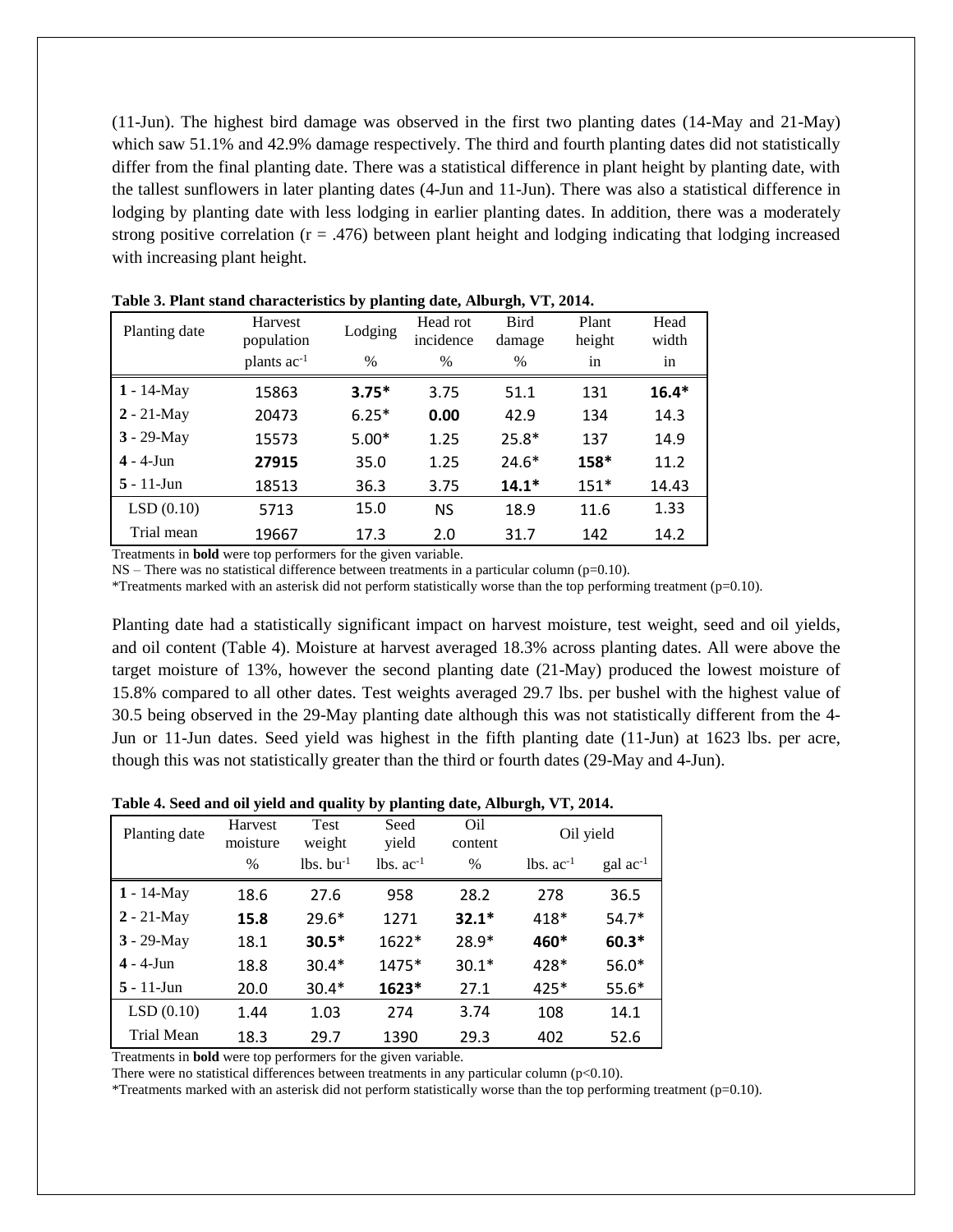The highest oil content was observed in the second planting date (21-May). The highest oil yield was seen in the third planting date (29-May) although this only differed statistically from the first planting date (14- May). Seed and oil yields over planting dates can be seen in Figure 4.



**Figure 4. Impact of planting date on seed and oil yields of sunflower, Alburgh, VT, 2014. Treatments that share a letter are not statistically different (***p***=0.10)**

The lowest seed yield was observed in the first planting date (14-May). This appears to be due to bird pressure (Figure 5). The planting date with the lowest yield (14-May, 958) had the highest bird damage of 51.1%. Alternatively, the planting date with the highest yield (11-Jun, 1623) had the least bird damage of 14.1%.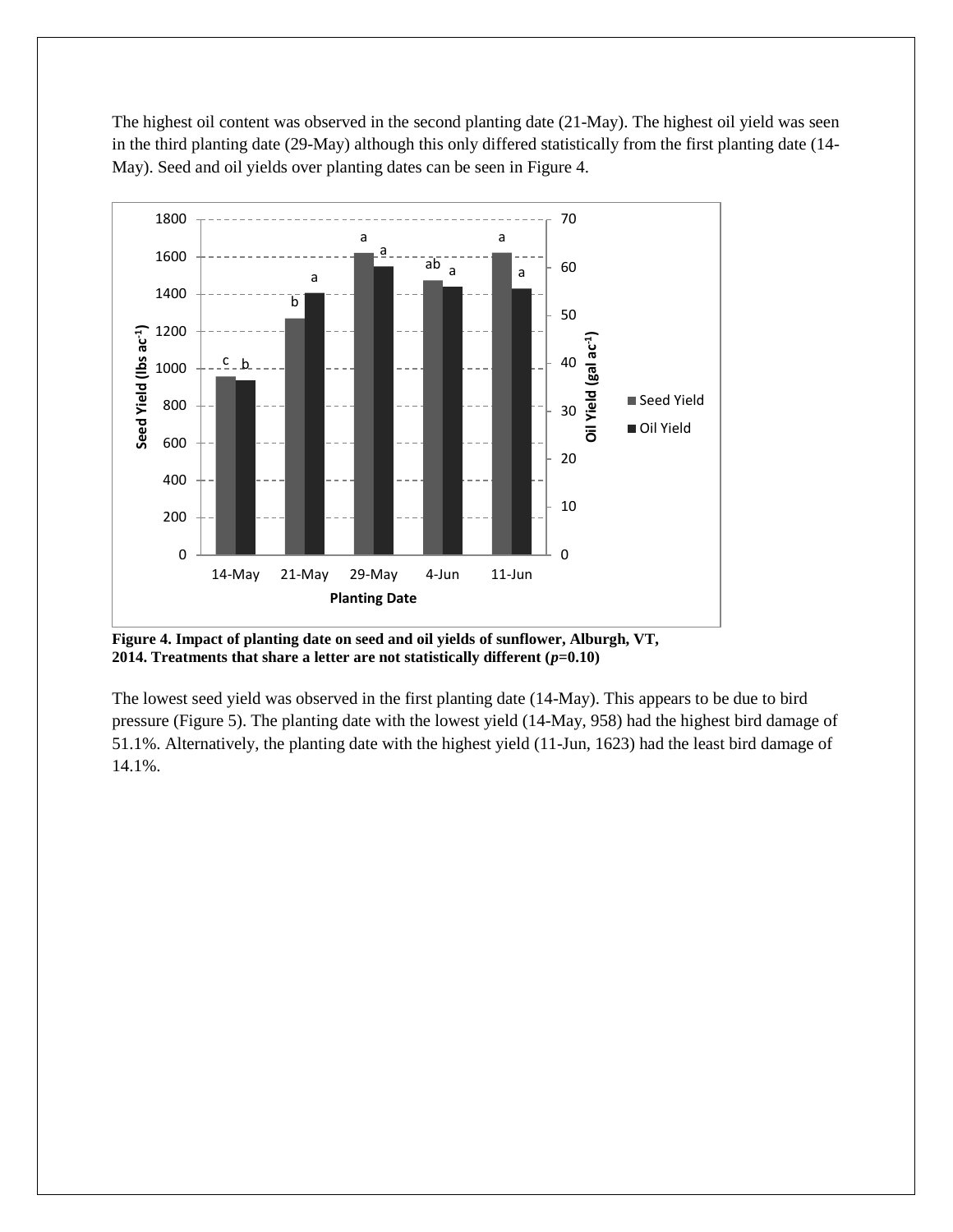

**Figure 5. Impact of planting date on seed yield and bird damage of sunflower, Alburgh, VT, 2014.**

It is interesting that we see a very clear negative relationship between planting date and bird damage. In previous years we have observed that early planting can help sunflowers reach maturity earlier, avoiding fall bird damage thus increasing yields. This year we see exactly the opposite, the earliest plantings saw the worst bird damage and consequently lowest yields.

In addition to bird and disease pressures, sunflowers also face pressure from various insect pests. Torino plots were scouted at four growth stages for BSM, spotted SMF and striped SMF. The SMF data was not shown as very low levels of this pest were present in 2014. Figure 6 and Tables 5 and 6 show the average number of BSM eggs found in each growth stage R2-R5 and across the five planting dates.

| Planting<br>Date  | <b>BSM</b> Eggs<br># 100 plants <sup>-1</sup> | Growth<br>Stage | <b>BSM</b> Eggs<br># 100 plants <sup>-1</sup> |
|-------------------|-----------------------------------------------|-----------------|-----------------------------------------------|
| $1 - 14$ -May     | 5.2                                           | R <sub>2</sub>  | 1.7                                           |
| $2 - 21$ -May     | 3.8                                           | R <sub>3</sub>  | 2.5                                           |
| $3 - 29$ -May     | $1.0*$                                        | R <sub>4</sub>  | 2.3                                           |
| $4 - 4$ -Jun      | $1.5*$                                        | R <sub>5</sub>  | 3.7                                           |
| $5 - 11$ -Jun     | $1.3*$                                        | LSD(0.10)       | NS                                            |
| LSD(0.10)         | 2.3                                           | Trial Mean      | 2.5                                           |
| <b>Trial Mean</b> | 2.5                                           |                 |                                               |

**Tables 5 and 6. Observed BSM eggs per 100 plants over five planting dates and 4 growth stages**

Treatments in **bold** indicate top performers in that column NS – No significant difference.

\*Treatments marked with an asterisk did not perform statistically worse than the top performing treatment (p=0.10).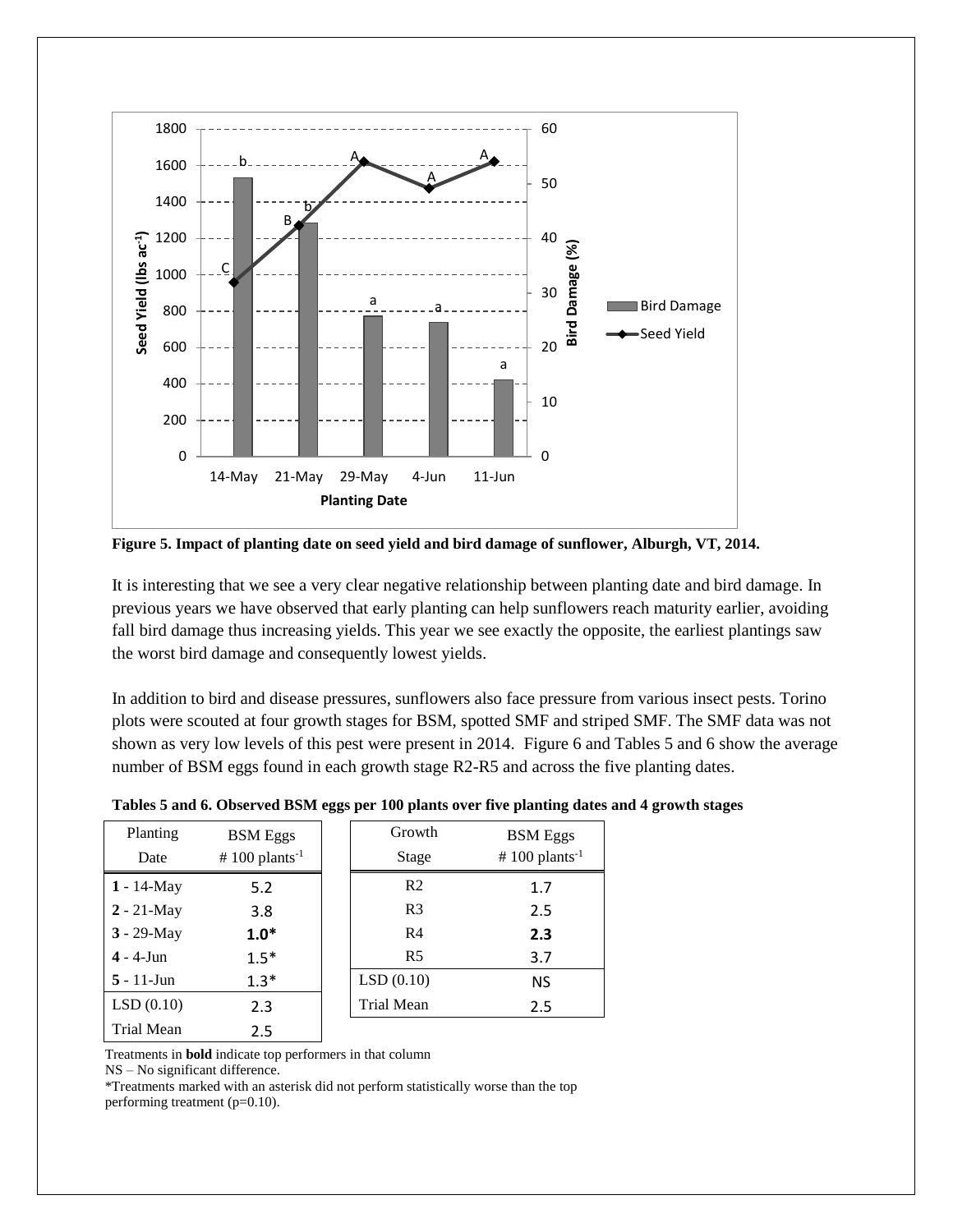The other insects and BSM developmental stages besides eggs are left out here as the BSM eggs were observed in the greatest numbers. Eggs were only found in the R2 stage in the first two planting dates and were higher in the first than the second with an average of about 6 eggs per 100 plants. However, BSM eggs did not statistically differ across growth stages (Figure 6). Eggs were found in the R3 stage in all planting dates except the third. The highest number found in the R3 stage was in the fourth planting date at 5 eggs per 100 plants. Eggs were found in the R4 stage in all planting dates with the highest number of 4 eggs per 100 plants found in the third planting date. Eggs were only found in the R5 stage in the first two planting dates where they each had about 9 eggs per 100 plants.



**Figure 6. BSM eggs per 100 plants in four growth stages (R2-R5) across planting dates.**

Overall, the highest number of BSM eggs was found in the R5 stage on the first two planting dates. The lowest occurrence of BSM eggs was found in the third planting date where only 1.0 egg per 100 plants was seen (Table 5). This only differed from the first two planting dates which saw about 5 and 4 eggs per 100 plants respectively. However, it is important to note that although statistically different, all planting dates experienced low numbers of BSM eggs. The economic injury level (EIL) for BSM eggs on sunflowers is the number of BSM eggs on 6 bracts that would cause economic damage, therefore, the cost of treatment, the market value of the crop, and the plant population are considered. For example, if the average insecticide treatment costs \$8.00 per acre with a plant population of 20,000 per acre and a seed value of \$0.16 per acre, then the economic injury level from BSM eggs would be 3.6 eggs per 6 bracts (North Dakota State University Extension). The highest level observed was 9 eggs per 100 plants. Overall, it appears as though the earlier May planting dates were most susceptible to BSM damage. In order to better measure BSM damage, mature seed samples should be evaluated for exit holes to establish a percentage of seed that was fed on by BSM larvae. We were unable to obtain these data this season.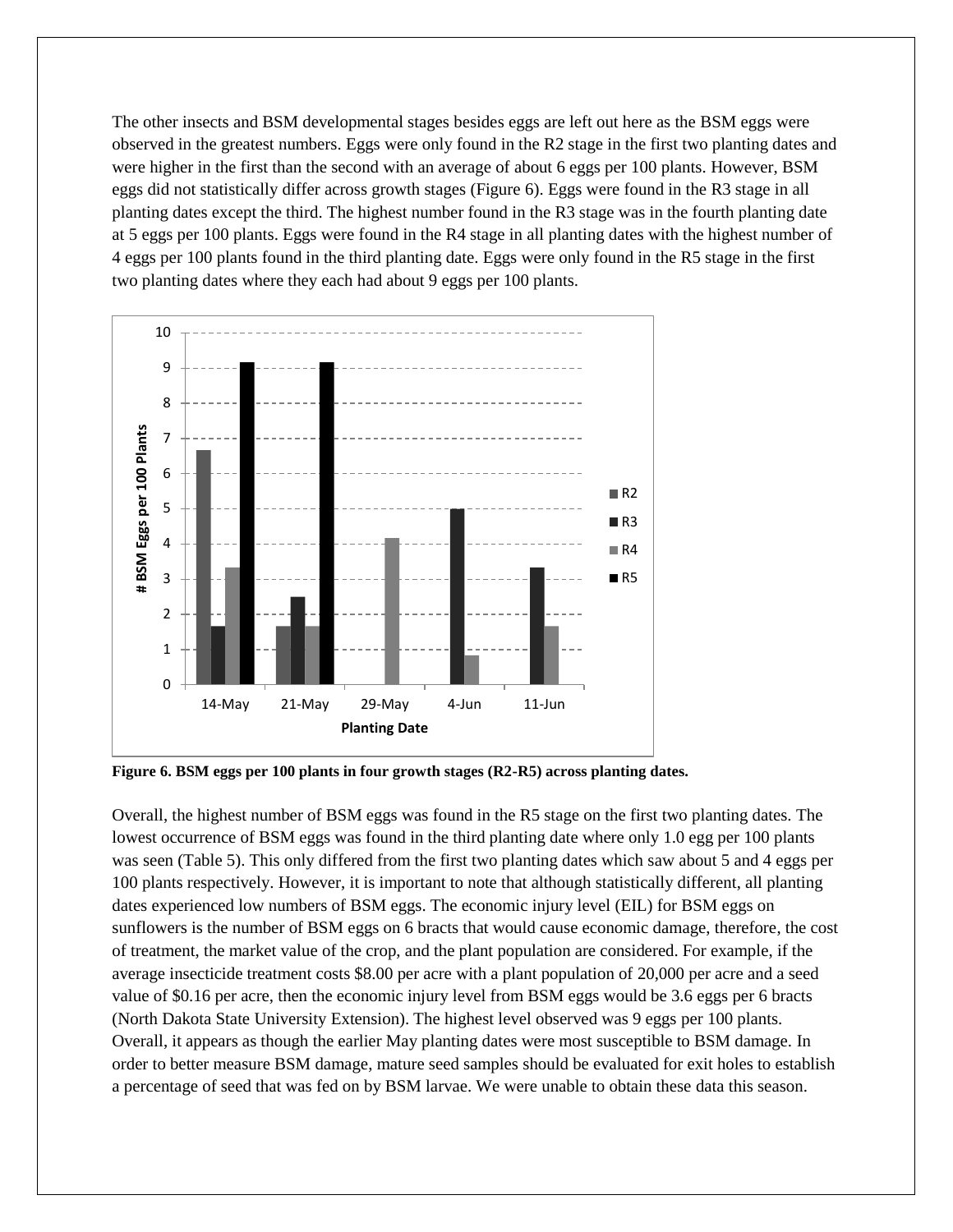#### *Impacts of variety*

There was little impact of variety on sunflower plant stand characteristics (Table 7). Harvest population, head rot incidence, lodging, and bird damage did not statistically differ by variety. Plant height and head width were statistically impacted by variety with 'Torino' growing to an average height and width of 148.3 and 14.7 inches respectively.

| Variety    | Harvest<br>population | Lodging | Head rot<br>incidence | Bird<br>damage | Plant<br>height | Head<br>width |
|------------|-----------------------|---------|-----------------------|----------------|-----------------|---------------|
|            | plants $ac^{-1}$      | $\%$    | $\frac{0}{0}$         | $\%$           | 1n              | in            |
| Cobalt II  | 20212                 | 15.5    | 2.50                  | 31.7           | 136             | 13.8          |
| Torino     | 19123                 | 19.0    | 1.50                  | 31.7           | 148             | 14.7          |
| LSD(0.10)  | <b>NS</b>             | NS      | <b>NS</b>             | NS             | 7.30            | 0.84          |
| Trial mean | 19667                 | 17.3    | 2.0                   | 31.7           | 142             | 14.2          |

| Table 7. Plant stand characteristics by variety, Alburgh, VT, 2014. |  |  |
|---------------------------------------------------------------------|--|--|
|                                                                     |  |  |

Treatments in **bold** were top performers for the given variable.

NS – There was no statistical difference between treatments in a particular column (p=0.10).

Torino out-performed Cobalt II in all harvest parameters except moisture (Table 8). Although harvest moisture was statistically lower for Cobalt II at 17.1%, both were well above the target harvest moisture and therefore required drying. Torino had the higher test weight, seed and oil yield, and oil content of 30.0 lbs. per bushel, 1574 lbs. per acre, 30.5%, and 61.1 gallons per acre respectively.

| Variety           | Harvest<br>moisture | <b>Test</b><br>weight   | Seed<br>yield                  | Oil<br>content | Oil yield   |                      |
|-------------------|---------------------|-------------------------|--------------------------------|----------------|-------------|----------------------|
|                   | $\%$                | $lbs.$ bu <sup>-1</sup> | $\text{lbs.}$ ac <sup>-1</sup> | $\%$           | $lbs. ac-1$ | $\text{gal ac}^{-1}$ |
| Cobalt II         | 17.1                | 29.4                    | 1206                           | 28.0           | 337         | 44.1                 |
| Torino            | 19.4                | 30.0                    | 1574                           | 30.5           | 467         | 61.1                 |
| LSD(0.10)         | 0.91                | <b>NS</b>               | 173                            | 2.36           | 68.1        | 8.92                 |
| <b>Trial Mean</b> | 18.3                | 29.7                    | 1390                           | 29.3           | 402         | 52.6                 |

**Table 8. Harvest data and seed and oil yields by variety, Alburgh, VT, 2014.**

Treatments in **bold** were top performers for the given variable.

 $NS$  - There were no statistical differences between treatments in any particular column ( $p<0.10$ ).

## **DISCUSSION**

The only significant interaction between variety and planting date was observed in harvest moisture. Torino consistently produced seed with moistures at harvest around 20%. Conversely, Cobalt II showed lower harvest moistures when planted on the second or third planting dates (21-May and 29-May). Although this indicates that Cobalt II was impacted more greatly by planting date, all moistures were above the target harvest moisture and required drying.

Varying planting across the dates evaluated in this study impacted all plant stand and harvest characteristics except for disease incidence. Disease incidence was quite low in terms of head rot while stalk and base rot were not observed throughout the trial. This could be due to less favorable conditions